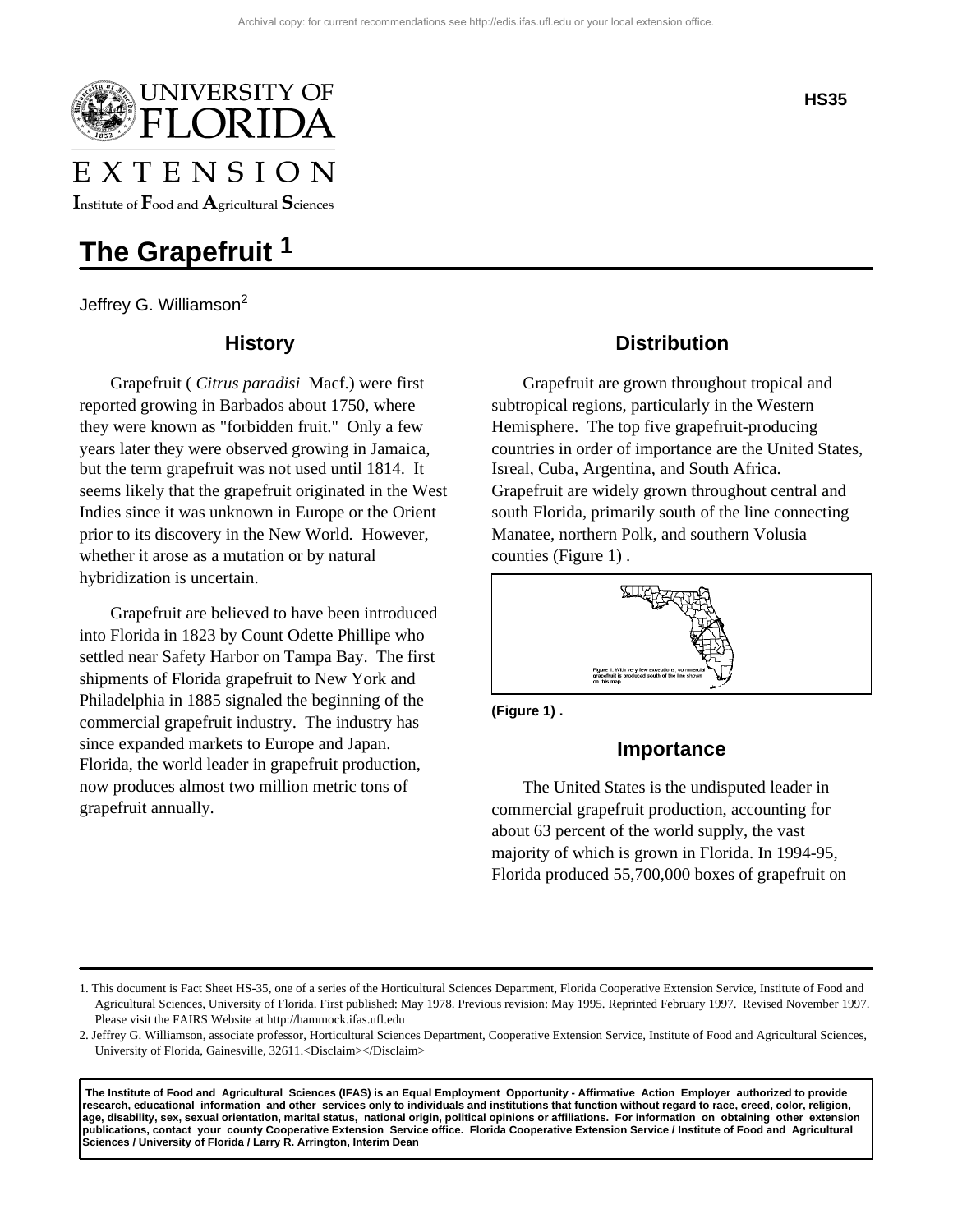about132,838 acres (53,630 hectares), with an estimated on-tree value of approximately \$122 million.

## **Description**

**Tree.** The grapefruit tree is moderately large, often 22 to 30 feet (7 to 10 m) in commercial orchards, larger if unpruned. Trees are erect as seedlings, globose and slightly spreading as budded or grafted plants. Branches are strong and usually do not require pruning except for dead wood removal, tree shaping, and size control.

**Leaves.** Grapefruit leaves are light green at emergence, darken as they mature, and are approximately 3 to 5 inches (8 to 13 cm) long. The broad leaf blade is pointed at the apex and rounded at the base with a rather broadly-winged petiole overlapping the leaf base. Short spines are found in many leaf axils. The leaves are evergreen, usually persisting as much as two years.

**Flowers.** Grapefruit flowers are white and complete (containing all flower parts). Most cultivars (cultivated varieties) are self pollinated, but bees often assist the pollination process. Some cultivars may have little viable pollen and/or few or no fertile ovules. Such fruit develop into seedless or few-seeded fruit.

**Fruit.** The grapefruit is a modified berry, known botanically as a hesperidium. The peel is moderately thick and bright yellow at maturity. Internal quality is a function of heat units received, therefore grapefruit mature later in the northern citrus-producing areas of the state. Fruit shape is oblate to round. Over fertilization and severe pruning may stimulate tree growth and cause fruit to be pear shaped.

**Flesh Color.** Grapefruit are divided into two basic groups by flesh color: white or pallid, and pink or red. The pink-fleshed group is characterized by a pink or red color due to the presence of the pigment lycopene. The color is most intense early in the season and fades as fruit age.

**Seeds.** Some cultivars are considered seedless for commercial purposes, having only 0 to 6 seeds. Others are quite seedy and may have 50 to 60 seeds. Major seedy varieties include 'Duncan,' a white-fleshed cultivar, and 'Foster,' a pink-fleshed cultivar. Seedless cultivars include 'Marsh,' a white-fleshed fruit, and 'Thompson,' 'Burgundy,' 'Redblush,' 'Star Ruby,' 'Flame,' and 'Ray Ruby,' which are pink or red cultivars.

**Season of Bearing.** Grapefruit mature in Florida as early as October but are not considered to be of good eating quality until after Thanksgiving. Fruit can be "stored" on the tree for several months without appreciable loss of quality, extending the harvest season into the spring months. There is very little difference in dates of maturity among the several Florida cultivars, with the exception of 'Burgundy.' 'Burgundy' is a late-maturing cultivar that ripens in April-May in most years.

## **Grapefruit Cultivars**

Descriptions are given for the most important Florida grapefruit cultivars which are listed below in Table 1 .



**Florida grapefruit cultivars .** 

**'Burgundy'** is a patented cultivar arising from 'Thompson.' This cultivar is commercially seedless and has a much deeper and more uniform red flesh color than either 'Redblush' or 'Thompson.' The flesh color holds late into the season, as opposed to that of 'Redblush' and 'Thompson' which fade as the season progresses. 'Burgundy' does not attain good eating quality until April-May or later, and it was originally planted as a late-maturing type. Only a few hundred acres of 'Burgundy' have been planted, and it is not likely that it will become a popular commercial cultivar due to the late date of maturity.

**' Duncan '** is the oldest grapefruit cultivar grown in Florida and is believed to have originated as a seedling about 1830 near Safety Harbor at the site of the original grapefruit planting established by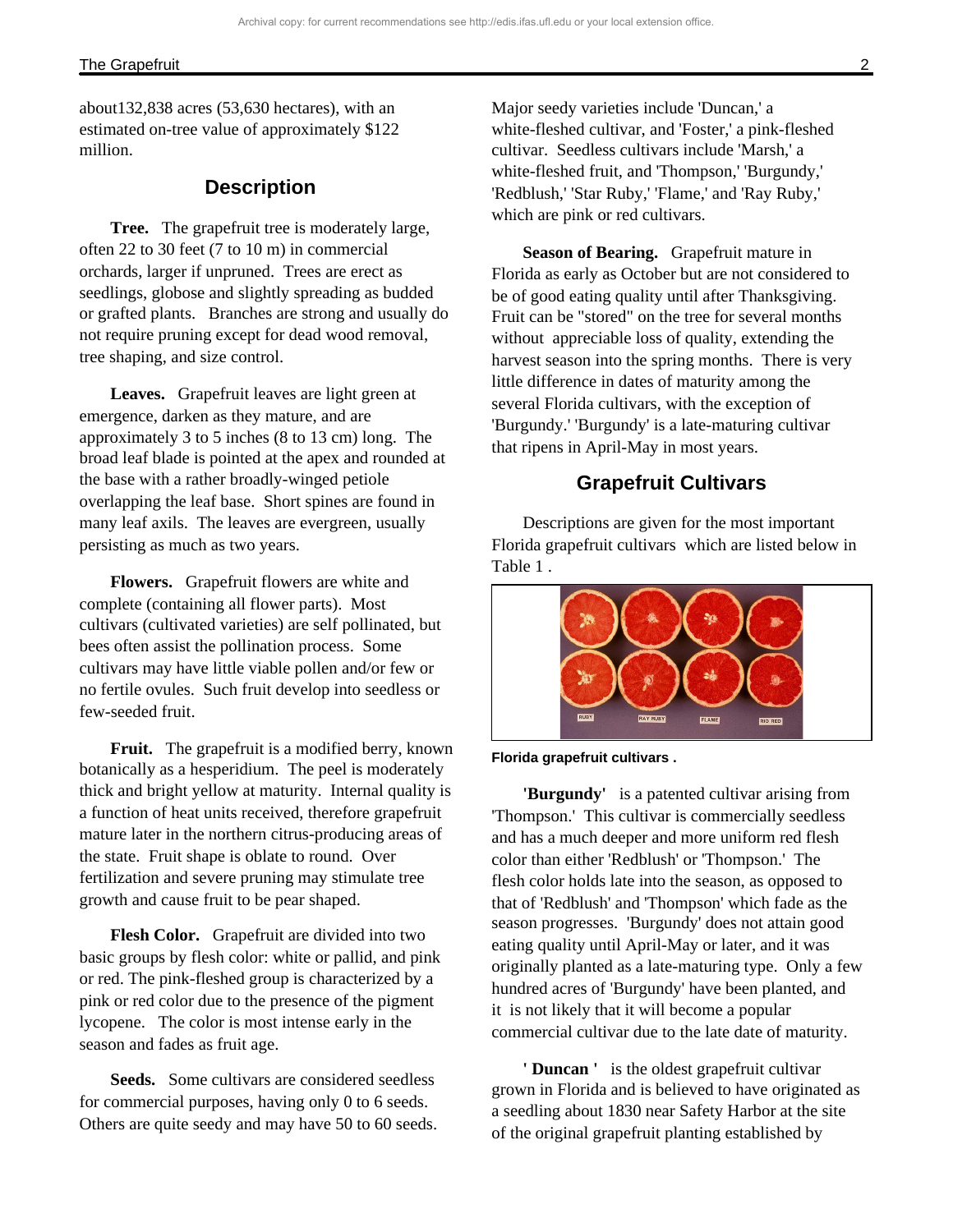#### The Grapefruit 3

Count Odette Phillipe. Many other selections of seedy, white-fleshed grapefruit have been made, and cultivar names given to them. However, virtually all seedy, white-fleshed grapefruit are marketed as 'Duncan,' since there are no major differences among these cultivars. 'Duncan' fruit are large, oblate, pale to light yellow in color, and may contain up to 60 seeds. The buff-colored flesh is tender, juicy, and of excellent flavor. Its sections are firm, and 'Duncan' is the standard of excellence for processing as grapefruit sections. Seediness precludes its use as a fresh-market fruit.



#### **Duncan .**

**' Flame '** grapefruit was selected from 'Henderson' (a Texas cultivar) seedlings planted in 1973 at the A. H. Whitmore Foundation Farm near Leesburg. Fruit are commercially seedless, with internal color almost as deep red as that of 'Star Ruby,' and external blush comparable with 'Ray Ruby' but less than 'Star Ruby.' Flesh color of 'Flame' is noticeably darker than 'Ray Ruby' throughout the harvest season. Preliminary data suggest good internal and external quality, but no yield data are currently available for this cultivar. 'Flame' grapefruit is suggested for trial use in Florida.



#### **Flame .**

**' Foster,** ' a limb sport of 'Walters,' is the first pink-fleshed cultivar on record. However, its

popularity was short lived due to the 1924 release of 'Thompson,' a seedless pink-fleshed cultivar. Fruit are medium to large, very seedy, and have a pink peel blush. 'Foster' has not been planted to any appreciable extent in Florida for many years.



#### **Foster, .**

**' Marsh, '** also known as 'Marsh Seedless' and 'White Marsh,' arose as a chance seedling planted near Lakeland about 1860. Soon after its introduction, 'Marsh' became the grapefruit cultivar most widely planted in Florida and throughout the world, a status it has retained to this day. The medium-sized fruit are oblate to spherical with a medium-thin, light yellow peel. The buff-colored flesh is juicy and of excellent quality, but sugar and acid levels may be slightly lower than 'Duncan.' Fruit contain 6 or fewer seeds, making 'Marsh' particularly well suited for fresh consumption. Fruit hold well on the tree but may acquire a bland flavor late in the season.





**' Ray Ruby '** was first observed growing in a Texas grove of 'Redblush' grapefruit. 'Ray Ruby' is comparable to 'Redblush' in many respects. Juice and seed content, flesh texture, and maturity date are similar for these two cultivars. However, internal color holds better late in the season for 'Ray Ruby,' and greater blush is usually noted for this cultivar than for 'Redblush.' Texas trials suggest that yields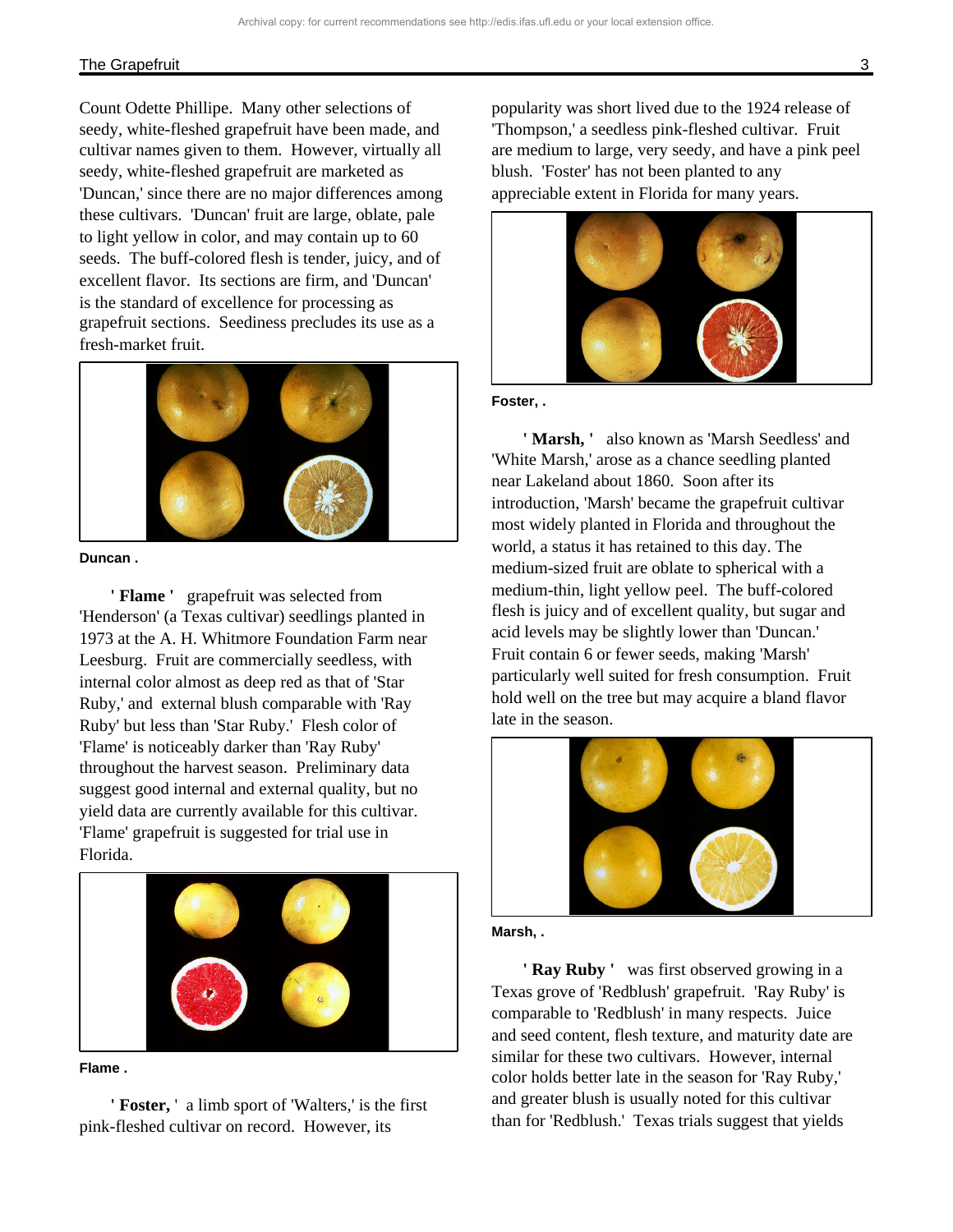#### The Grapefruit 4 and 2008 and 2008 and 2008 and 2008 and 2008 and 2008 and 2008 and 2008 and 2008 and 2008 and 2008 and 2008 and 2008 and 2008 and 2008 and 2008 and 2008 and 2008 and 2008 and 2008 and 2008 and 2008 and 200

and growth characteristics are similar to 'Redblush.' However, no yield data are available for 'Ray Ruby' in Florida--it is recommended only for trial use.



**Ray Ruby .** 

**' Redblush '** and 'Ruby' are both believed to have originated as limb sports of 'Thompson' and are, for all practical purposes, indistinguishable and should be considered identical. 'Ruby' and 'Redblush' were discovered in separate Texas groves in 1929 and 1931 respectively. The name 'Redblush' is very descriptive of this fruit and has become the preferred cultivar name, although 'Ruby,' 'Ruby Red,' and 'Red Marsh' are sometimes used. Fruit are very similar to 'Thompson,' differing primarily in the intensity and distribution of red pigmentation in the fruit. Red flesh color is much deeper than for 'Thompson,' and a crimson blush not found in 'Thompson' often develops in the peel. A number of bud sports with red flesh color and peel blush have arisen over the years, but they are indistinguishable from the original mutation. Fruit are of excellent quality, although sugar and acid content may be slightly lower than 'Thompson.' Although fruit quality tends to increase through April, some fading of flesh color occurs late in the season. Seedlessness, high quality, and excellent coloration have placed 'Redblush' in great demand.



**Redblush .** 

**'Star Ruby'** originated from the seed of 'Hudson' (a seedy, pink-fleshed cultivar), was treated with gamma rays at Texas A&M University and released in 1970. Short internodes, profuse branching, and a compact habit of growth characterize this cultivar. The medium-sized, seedless fruit have exceptional red flesh color and a distinctively smooth, thin peel with a pronounced red blush. Sugar and acid content are higher than that of 'Redblush.' Flesh is firm, uniform in color, and of excellent quality. Furthermore, juice is deeply colored even late in the season and may enhance the color of pink grapefruit juice. However, 'Star Ruby' is more difficult to grow in Florida than most other grapefruit cultivars. Foliage is often chlorotic. Trees are easily damaged by some herbicides and are susceptible to foot rot. Propagation of 'Star Ruby' in Florida peaked during the 1984-85 season and has since declined, presumably because of cultural problems associated with this cultivar.



**Star Ruby .** 

**' Thompson, '** aka 'Pink Marsh,' arose as a limb sport of 'Marsh' near Oneco, Florida. In 1924, 'Thompson' was introduced by a local nursery and, being the first pigmented seedless grapefruit cultivar, became quite popular. However, other seedless cultivars with superior flesh and peel color were soon discovered and planted in favor of 'Thompson.' Fruit characteristics are essentially identical to 'Marsh,' except the pink flesh color. Sugar and acid levels may be lower than 'Marsh,' but not meaningfully so. Fruit hold well on the tree, but flesh color fades as the season progresses.

## **Cultivars Resembling Grapefruit**

**' Triumph** ,' also called 'Early Triumph,' originated as a seedling on the grounds of the Orange Grove Hotel in Tampa, Florida. The 'Triumph' fruit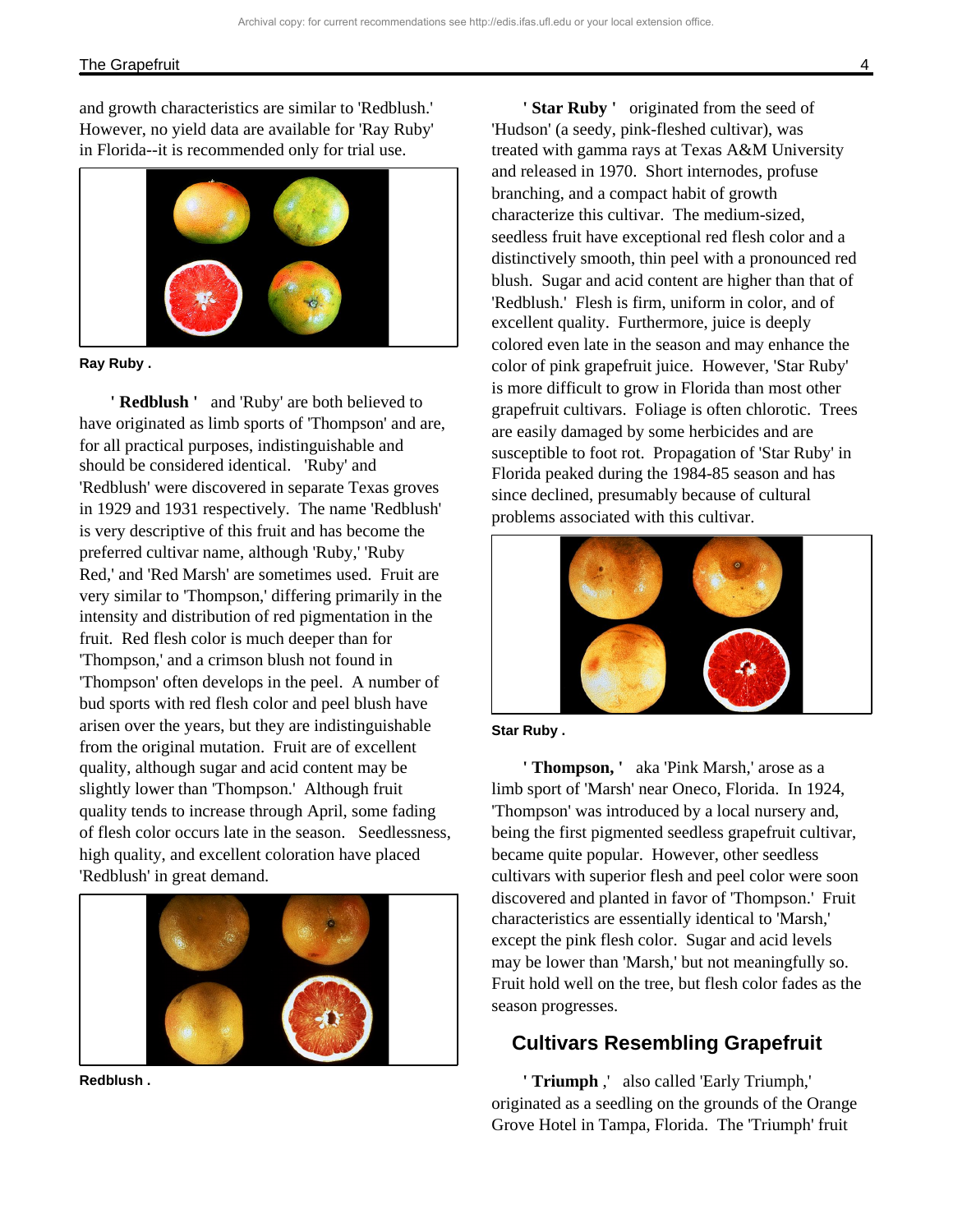#### The Grapefruit 5 and 5 and 5 and 5 and 5 and 5 and 5 and 5 and 5 and 5 and 5 and 5 and 5 and 5 and 5 and 5 and 5 and 5 and 5 and 5 and 5 and 5 and 5 and 5 and 5 and 5 and 5 and 5 and 5 and 5 and 5 and 5 and 5 and 5 and 5 a



**Thompson, .** 

is quite seedy and somewhat rounder in shape than most standard grapefruit cultivars. It is white fleshed and of exceptionally high quality. Its lack of typical grapefruit bitterness and its apparent immunity to sour orange scab indicates that it is not a true grapefruit. The flavor suggests that it could be either a mutant resembling the pummelos or shaddocks or a hybrid. Some suggest that it could be a hybrid with orange, but it does not resemble the latter in flavor or other characteristics.

**' Royal** ' is a small, round, orange-yellow, seedy fruit which, like 'Triumph,' lacks the typical grapefruit bitterness. 'Royal' apparently originated in Cuba and was introduced into Florida in 1892.

 Other grapefruit-like cultivars around the world are of little importance. One exception is the ' **Chironja** ,' which was found in Puerto Rico and is thought to be a grapefruit-orange hybrid. It is grown to an appreciable extent only in Puerto Rico.

## **Recommended Grapefruit Budlines**

When purchasing trees, carefully select high quality trees from registered budlines of proven performance. The Florida Department of Agriculture and Consumer Services, Division of Plant Industry, has maintained and evaluated extensive plantings of budlines for many grapefruit cultivars. Budlines have been tested on a number of commercially important rootstocks, and in many cases old budlines have been compared with nucellar strains. Cumulative yields over a 10 year period have differed by as much as 20 percent between the highest and lowest yielding budlines for some grapefruit cultivars. Growers should become familiar with the higher yielding budlines and request them by number when purchasing trees. High yielding budlines for the

major grapefruit cultivars grown in Florida are given in Table 2 .

## **Propagation**

Most grapefruit come true-to-type from seed; however, growing a citrus tree from seed is undesirable. Seedling trees are juvenile, which means the plants will be vigorous, thorny, and have an erect, upright growth habit. Juvenility may last 6 to 15 years, during which time the tree does not flower. Grapefruit can be propagated by budding, grafting, and cuttings, although the latter is least desirable. Budding and grafting are easily done and enable specific rootstocks and interstocks to be used. Budding is usually most easily done in the spring. Budded or grafted trees will usually produce some fruit within three years, if properly cared for. Specific, detailed information on citrus propagation is available from your local Cooperative Extension Office.

## **Climate and Cold Tolerance**

Grapefruit is a cold-sensitive plant grown in tropical and subtropical regions of the world. Grapefruit, unlike temperate fruit trees such as apple and peach, do not enter a true state of dormancy during the winter. However, cooler temperatures do slow growth. Continued exposure to cool temperatures induces physiological changes which increase cold tolerance. These processes may be reversed by intermittent warm temperatures which, in turn, reduce cold tolerance.

Because cold tolerance of grapefruit constantly changes during the winter in response to temperature patterns, it is difficult to determine a critical minimum temperature at which damage will occur and above which cold injury is not likely. Site selection should be considered carefully in areas with a high probability of damaging winter cold. Planting citrus trees where they will be protected by over-growing larger trees may prove helpful but not completely satisfactory due to crowding or shading problems. Planting on the south side of and near buildings offers some cold protection during the winter. Information about other cold protection measures is available at local Cooperative Extension Service Offices.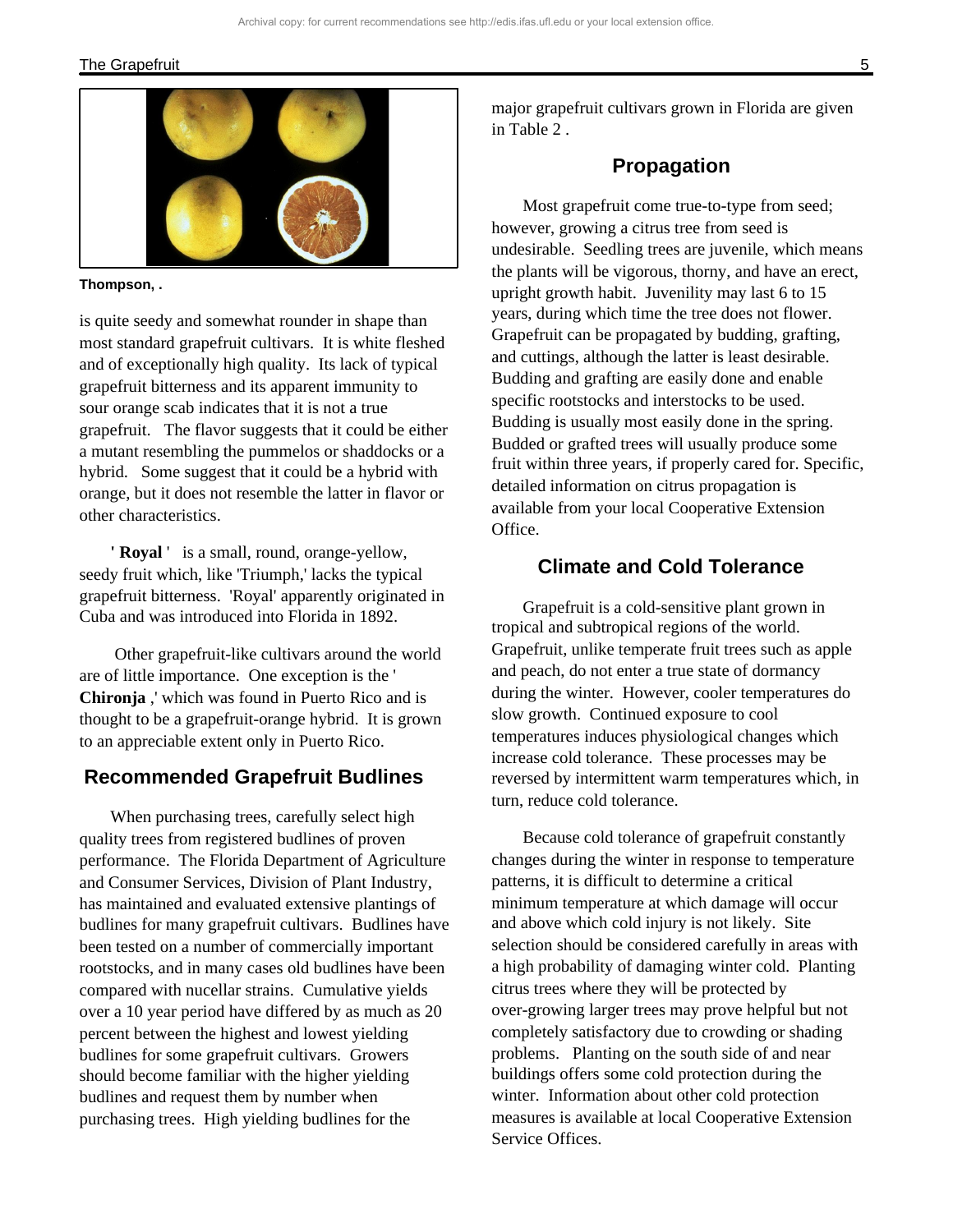## The Grapefruit 7 and 7 and 7 and 7 and 7 and 7 and 7 and 7 and 7 and 7 and 7 and 7 and 7 and 7 and 7 and 7 and 7 and 7 and 7 and 7 and 7 and 7 and 7 and 7 and 7 and 7 and 7 and 7 and 7 and 7 and 7 and 7 and 7 and 7 and 7 a

#### **Table 1.**

| Table 1. Grapefruit Cultivar Characteristics |             |             |
|----------------------------------------------|-------------|-------------|
| Variety                                      | Flesh Color | Seeds/Fruit |
| 'Duncan'                                     | white       | 30-50       |
| 'Triumph'                                    | white       | 30-50       |
| 'Royal'                                      | white       | 30-50       |
| 'Walters'                                    | white       | 30-50       |
| 'Marsh'                                      | white       | $0 - 6$     |
| 'Foster'                                     | pink        | 30-50       |
| 'Thompson'                                   | pink        | $0 - 6$     |
| 'Redblush'                                   | red         | $0 - 6$     |
| Star Ruby                                    | red         | $0 - 6$     |
| 'Flame'                                      | red         | $0 - 6$     |
| 'Ray Ruby'                                   | red         | $0 - 6$     |
| 'Burgundy'                                   | red         | $0 - 6$     |

## **Table 2.**

| Table 2. Suggested registered grapefruit budlines for<br>commercial use. |                               |  |
|--------------------------------------------------------------------------|-------------------------------|--|
| 'Marsh'                                                                  | 'Redblush'                    |  |
| $M-S-F-57-4-X-E1$                                                        | R-S-F-53-14-X-E               |  |
| $M-S-F-58-6-X-E1$                                                        | R-S-F-56-13c-X-E <sup>1</sup> |  |
|                                                                          | $R-S-F-58-39-X-E1$            |  |
|                                                                          | $R-S-F-53-16-X-E1$            |  |
| <b>'Thompson':</b> TOM-25-3-6-X(STG) <sup>2,3</sup>                      |                               |  |